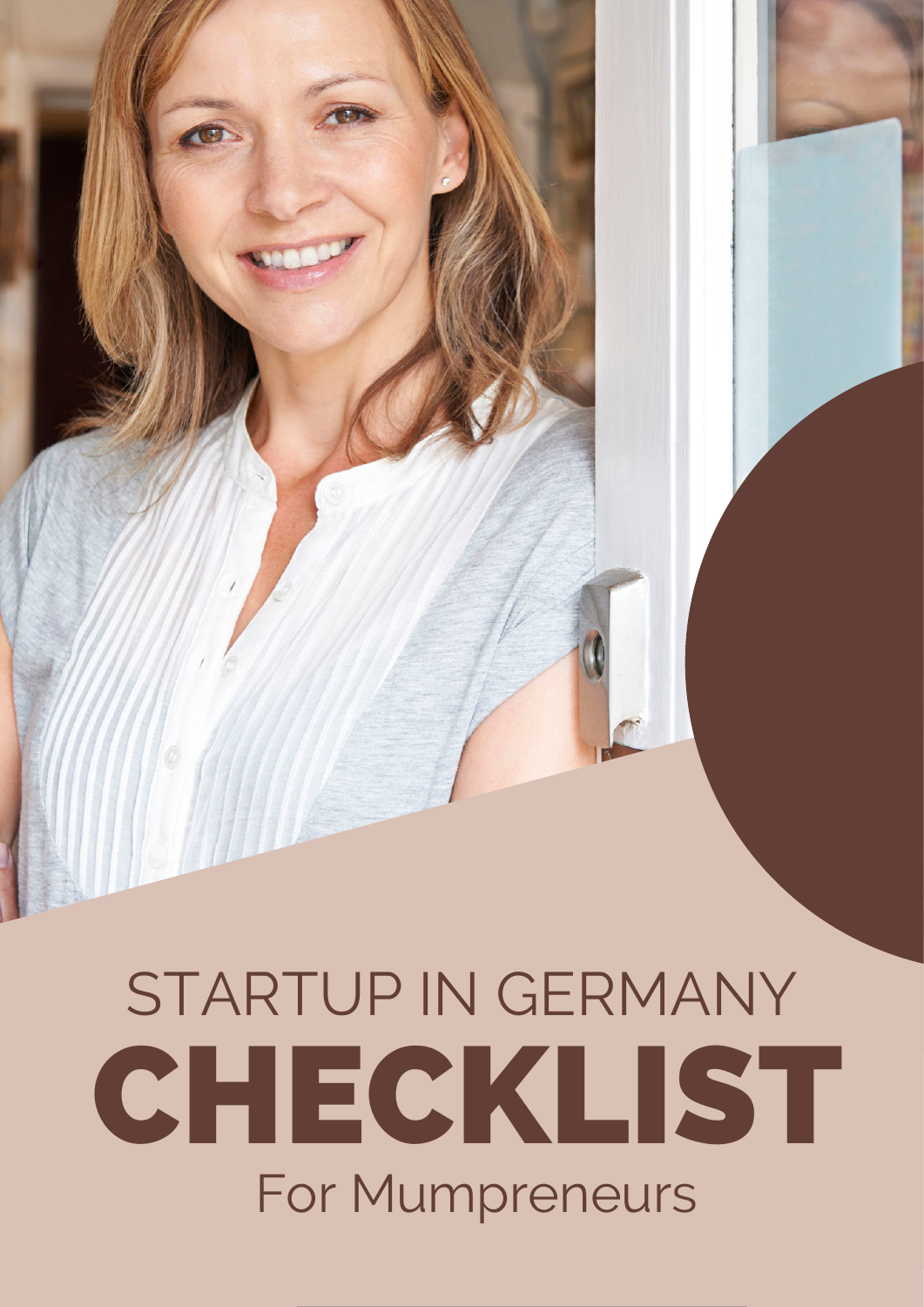

## STARTUP IN GERMANY CHECKLIST

#### For Mumpreneurs

If you would like turn your passion into a profitable, family friendly business, but you are not sure where to begin, our checklist on how to start a business in Germany will help guide you through the key startup steps.

Work your way through the tasks, crossing off each of the boxes as you progress. And before you start, take a look through the answers to the questions we most commonly get asked by startup business mums, where you'll find lots of other useful resources to help you to complete each step. You can find the article [here](http://www.workhappymums.com/blog/starting-a-business-in-germany-12-questions-most-commonly-asked-by-startup-business-mums) on the Work Happy Mums blog.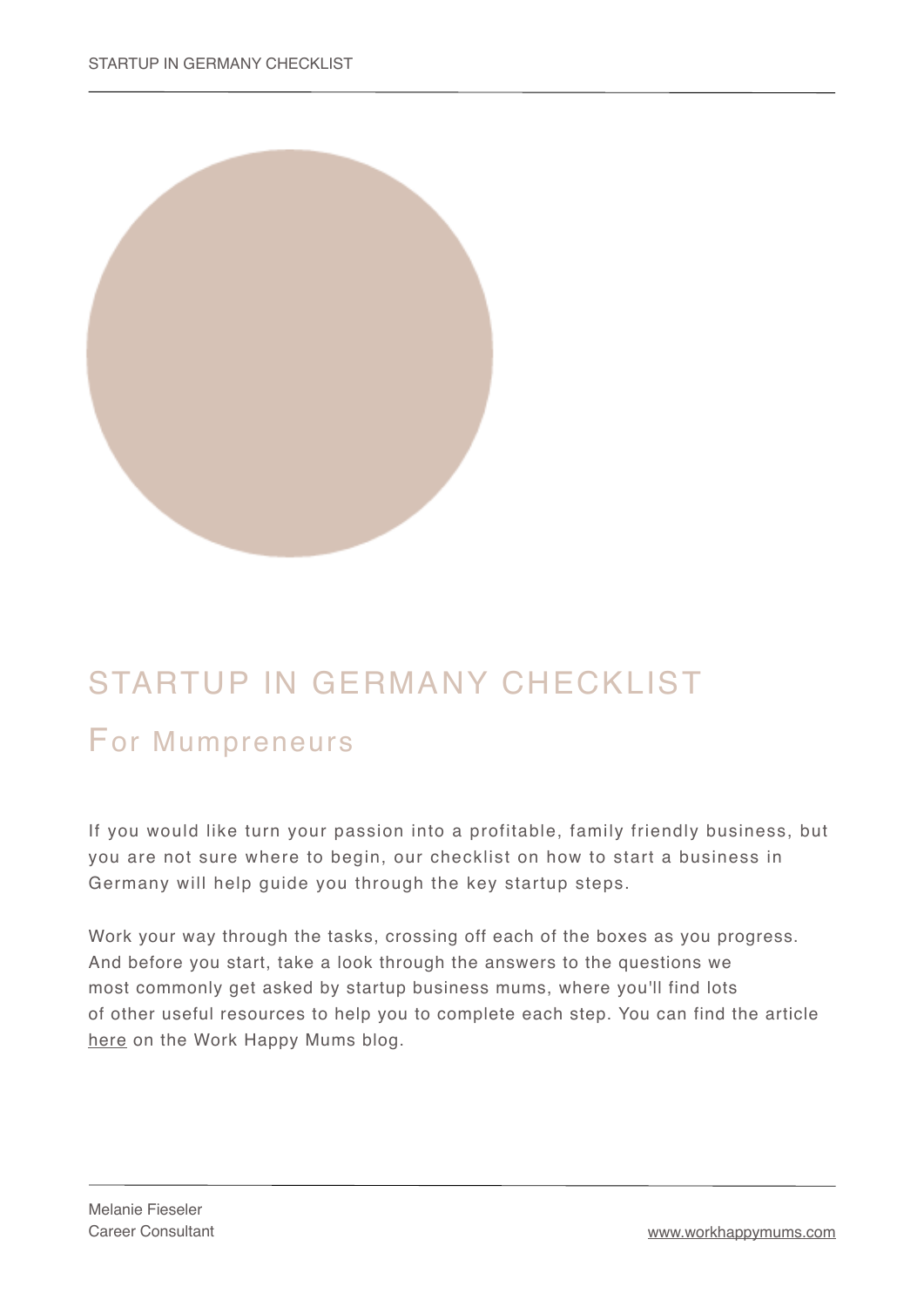### Considering starting a business

- Decide you have got what it takes to be your own boss. Contact us for a personal evaluation to assess your suitability for self-employment.
- Come up with a realistic idea you can turn into a product or service.
- Think about how you are going to finance your business.
- Consider the business structure that best suits your business (Sole Proprietertorship, GbR, GmbH etc.).
- Don't go it alone! Know where to find advice and support. Start by joining [MumsLikeUs Mumpreneurs Germany](https://www.facebook.com/groups/mumpreneursgermany/).

#### Planning your business

- Research your market. Does you idea meet a real need?
- Test your product or service with your ideal customers.
- Create your business plan. Get in touch for a copy of our quick and simple to develop, 90-day Business Action Plan template to get you started.
- Find a partner, suppliers and distributors to work with to develop and sell your idea. Nie: Solo is a good starting point for finding a local business partner.
- Find out about your legal responsibilities as an employer. Read about Germany's [labour laws](https://www.stuttgart.ihk24.de/english/fairplay/Labour_Law_channel/3373940).
- Protect your intellectual property. See the [Signo](http://www.signo-deutschland.de/) website (in German only).
- Get funding. Explore different sources of business finance, from bank loans to government-backed schemes. Search for funding opportunities [here](http://www.foerderdatenbank.de/) (German only).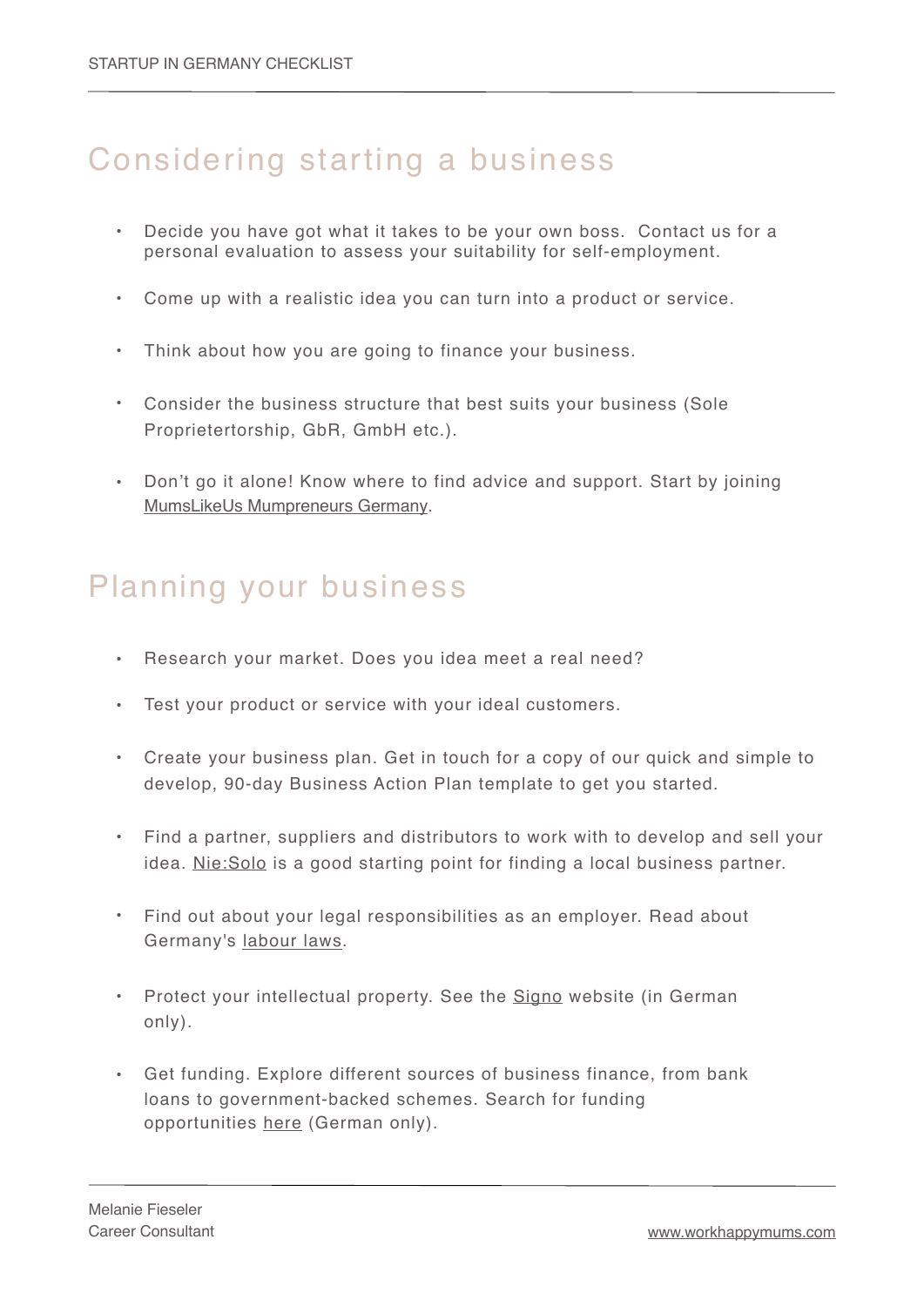#### Setting up your business

- Plan your childcare. Contact [Notfallmamas](http://www.notfallmamas.de/) ('Emergency Mums') if your childcare arrangements have fallen through at the last minute, and they'll come to your rescue!
- Name your business. Note, as an Einzelunternehmen (Sole Proprietor), you must use your first name and surname in all business transactions/ correspondence.
- Find a location for your business, or set yourself up in a co-working space or at home. If you are based in Berlin, see [Berlin Partner](http://www.notfallmamas.de/) for their free locationfinding service. [juggleHUB](http://jugglehub.de/) and [Coworking Toddler](http://www.coworkingtoddler.com/) are great options to check out if you are looking for a quiet place to work with the kids in tow (childcare is provided).
- Get set up with a business bank account. Deutsch Bank offer an excellent service for English-only speakers.
- Apply for a tax number through the Finanzamt (tax office). Search under "Finanzämter" [here](http://www.bmwi-wegweiser.de/suche/behoerden/) to find your local branch.
- Ask a tax advisor for advice on the legal structure that is right for you, information on taxes/ tax declarations and VAT. Search for an advisor on the [German Association of Tax Advisors](http://www.dstv.de/en/dstv-en) website, or ask for our list of recommended advisors.
- Apply for the necessary permits/ licences for your business. To find out what permits or licenses you need for your line of business, contact your local [Chamber of Commerce & Industry](http://www.dihk.de/en).
- Register your business with your local Gewerbeamt (trade licensing office) the office in the town, district or region in which you want to become selfemployed. Search under "Gewerbeamt" [here](http://www.bmwi-wegweiser.de/suche/behoerden/). Get in touch for an Englishlanguage guide to filling out the form, or ask your tax advisor to fill in the form on your behalf.